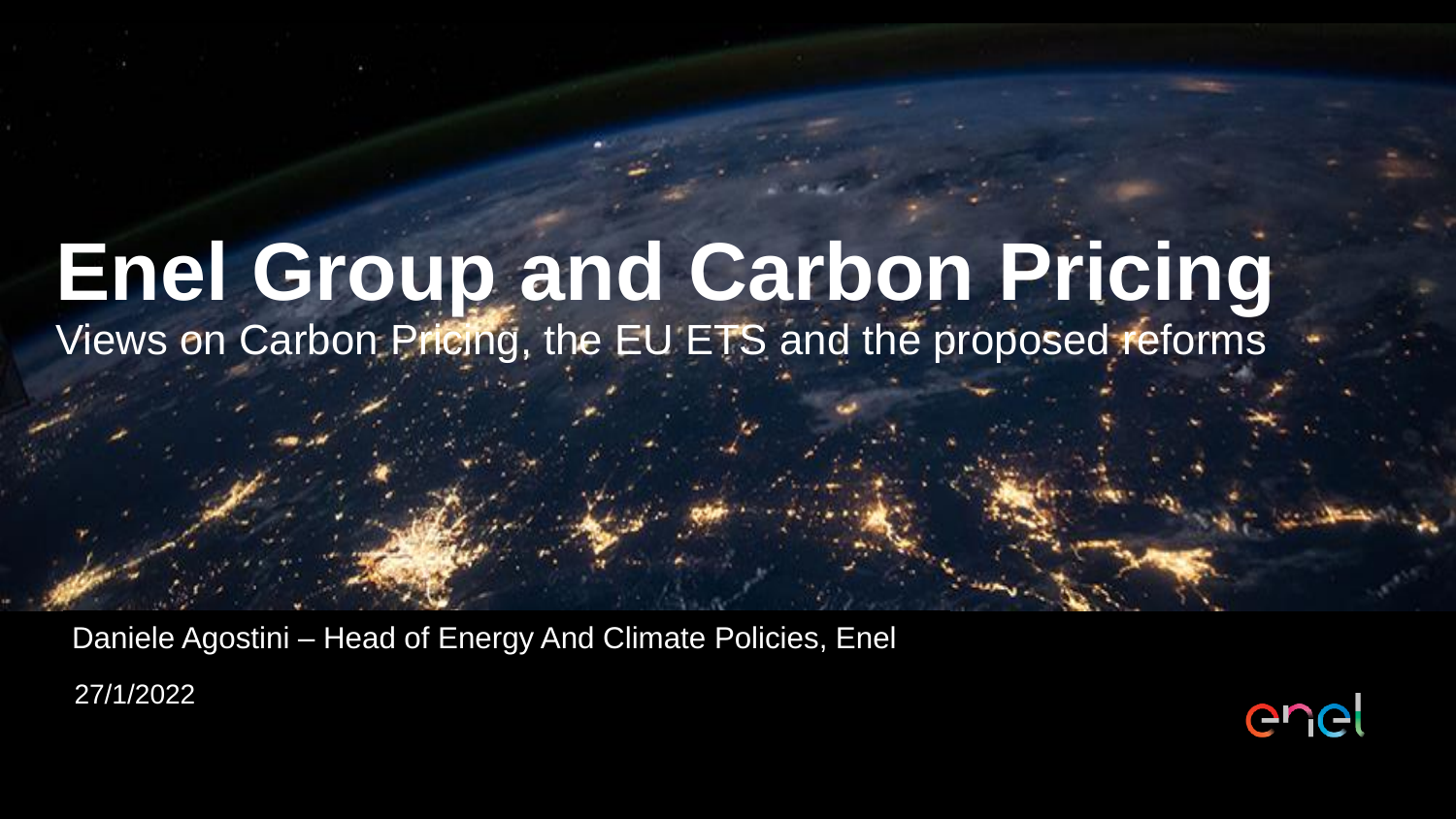### **The Enel Group today**

A global green energy player active along the full electricity value chain

# ener

#### **Global Power Generation**

Accelerates a sustainable energy transition, increasing renewables capacity growth and decarbonizing our fleet

#### Enel X

**Enables** the energy transition boosting electrification and decarbonization of customers, by providing *innovative* services and system flexibility



### Global Infrastructure & **Networks**

**Guarantees** reliability and quality of service in the energy supply, through efficient, resilient and digital networks

### **Global Energy & Commodity Management**

Optimizes the Group margin as a single portfolio, finding its best balance

### **Retail**

Increases customer value through commodities and "beyond commodities" services also thanks to customer satisfaction and experience improvement

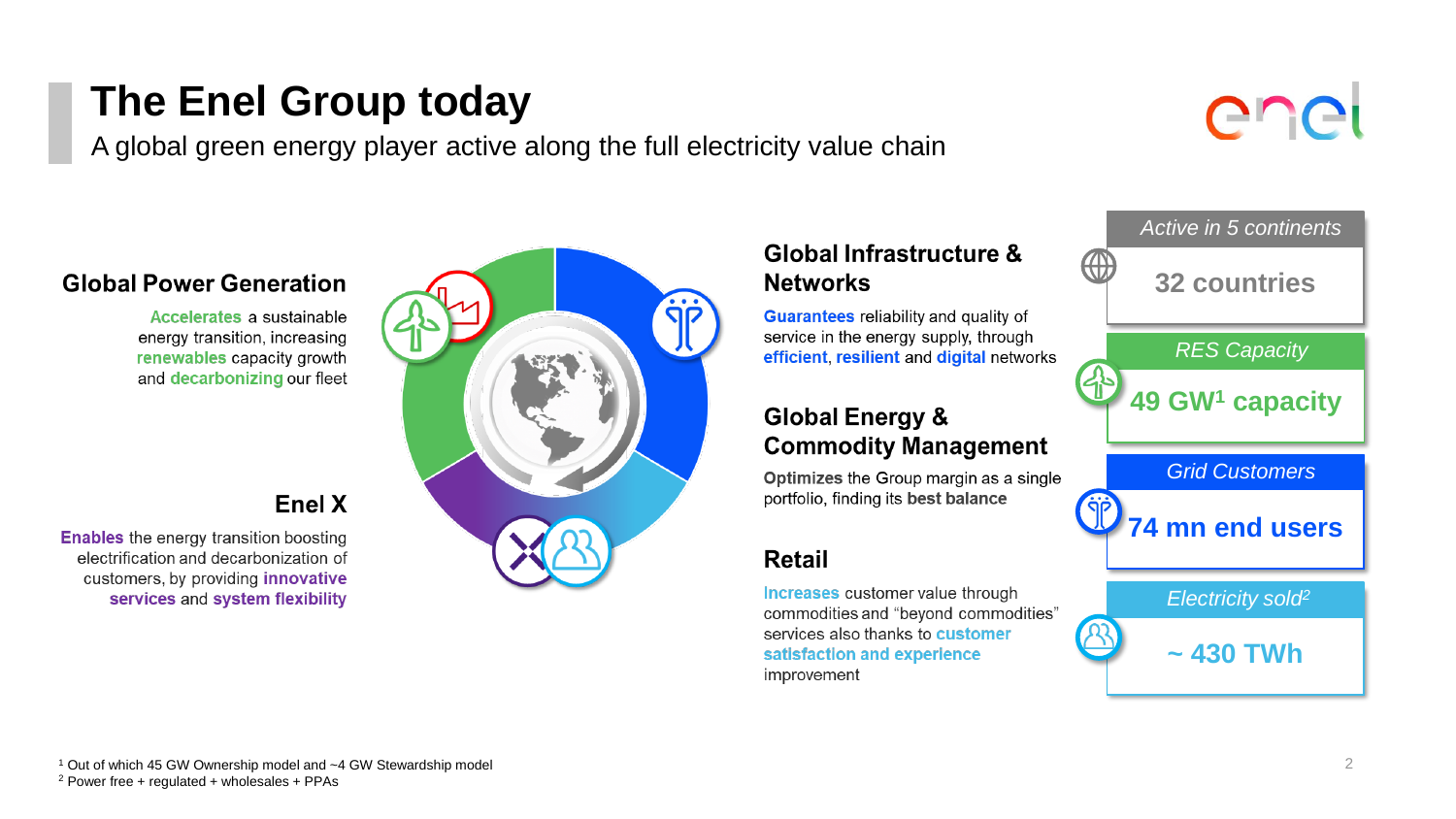### **Enel's Position on Carbon Pricing**

Carbon pricing is one of the most effective means to pursue decarbonization

- **Putting a price on carbon is one of the central pillars** of an effective, efficient and credible climate policy
- **The Carbon Tax vs Cap and Trade debate has to carefully consider the local context** especially in terms of:
	- ➢ Political acceptability
	- Market structure
	- ➢ Policy interaction
	- ➢ Institutional capacity
- **Cap-and-trade systems are generally the most efficient mechanism to reduce emissions,** especially in industrialized economies, as they ensure environmental effectiveness and economic efficiency through cost minimization
- **Carbon taxation is better suited for specific contexts** including the initial phase of carbon pricing implementation**,** weaker institutional frameworks, sectors characterized by distributed emission sources.

ETS implemented or scheduled for implementation ETS or carbon tax under consideration ETS implemented or scheduled, ETS or carbon tax under c..

- Carbon tax implemented or scheduled for implementation ETS and carbon tax implemented or scheduled
- Carbon tax implemented or scheduled, ETS under consider...



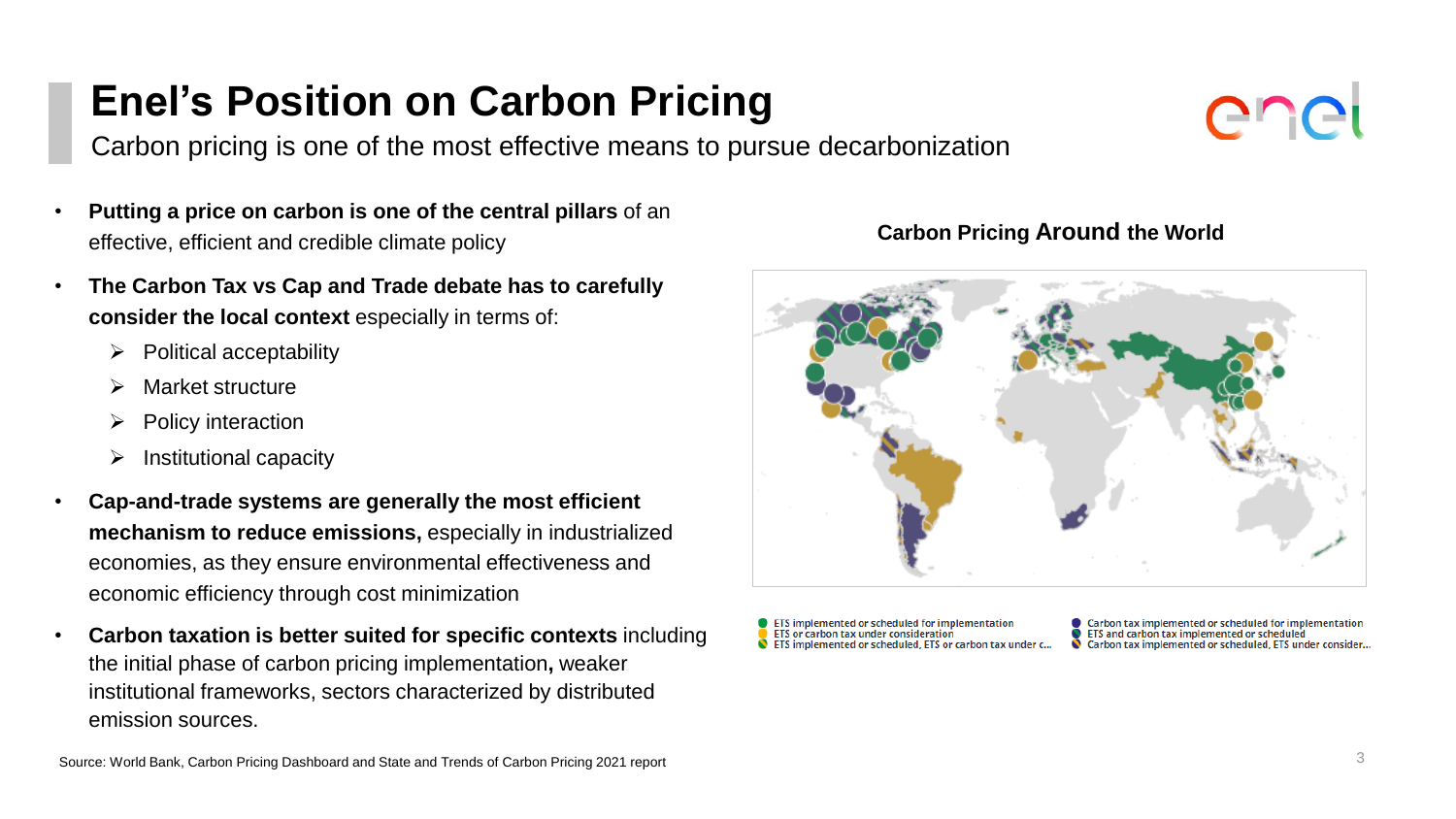## **Why we like emission trading**

It's about transparency, flexibility and efficiency

Vis a vis its Command & Control alternatives, Emission Trading Systems (ETS) ensure:

- **Environmental Transparency**  There is a cap, the path is clear, the environmental outcome guaranteed
- **Technological Flexibility** There is full flexibility to choose how to decarbonize in terms of operational vs investment decisions and technological choices
- **Temporal Flexibility** The flexibility to choose when to decarbonize, adjusting to asset lifetimes and economic cycles
- **Economic Transparency**  There is a value for emissions and it is clear to all, while the forward curve reflects expectations and state of the art knowledge
- **Harmonization** It ensures a level playing field among industrial operators and, through linking, across national borders.

Through effective management of policy overlap, the ETS can be a central pillar of an effective wider set of climate policies.



#### **History and Ambitions of the EU ETS**

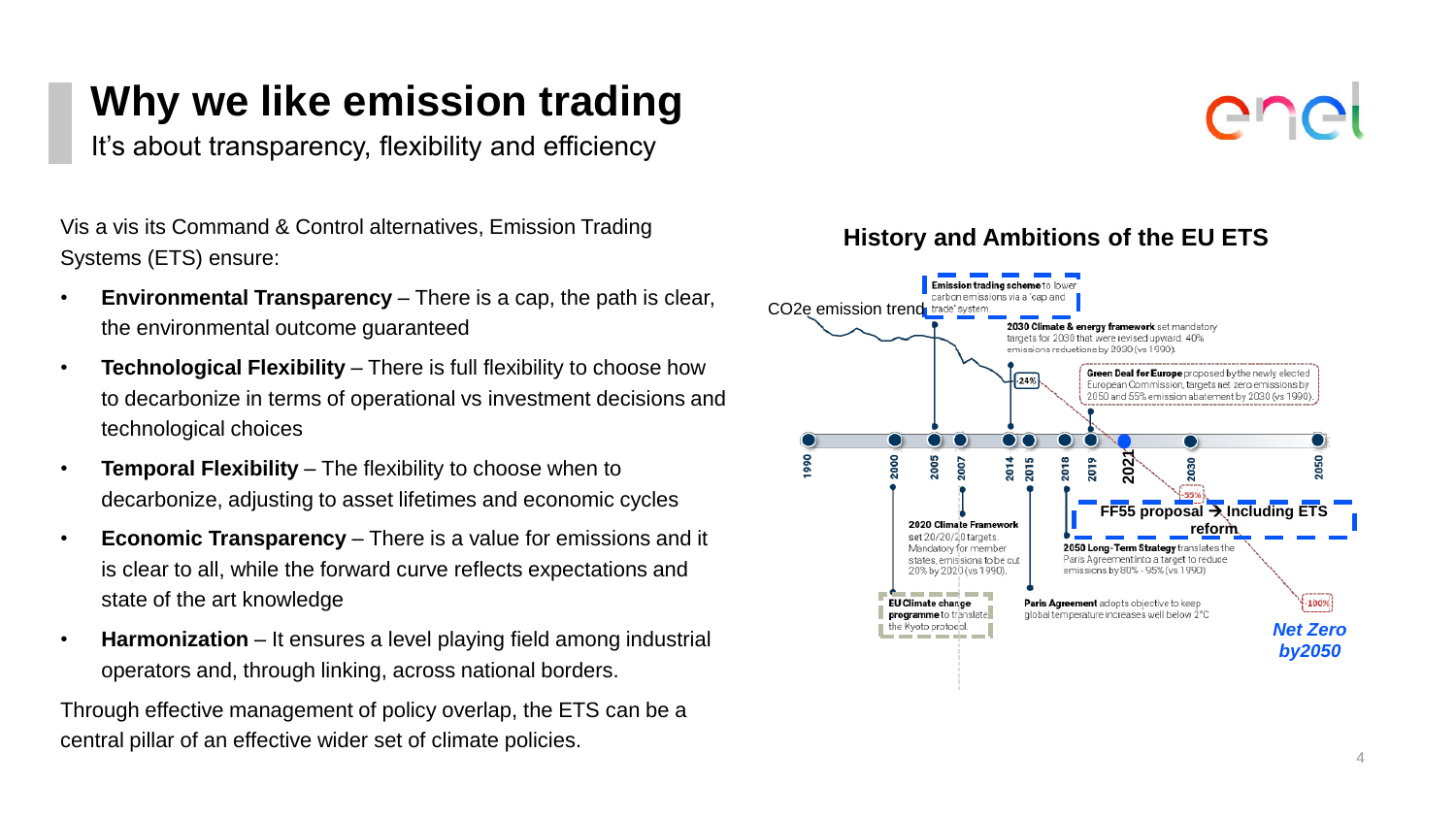### **The two dimensions of Cap&Trade**

The cap drives investment decisions, the price drives operational decisions

#### **Verified emissions and EU ETS cap (2005-30)**



#### **Historic and forecast EUA price (€/t)**

 $\bigcap$ 

Source: ERCST: 2021 State of the EU ETS Report; BNEF: 2H 2021 EU ETS Market Outlook

Note: in the curve the 2030 "new cap" assumes a 65% reduction in ETS emissions as the ERCST study was published before the release of the "Fit for 55" Package proposing a 61% reduction target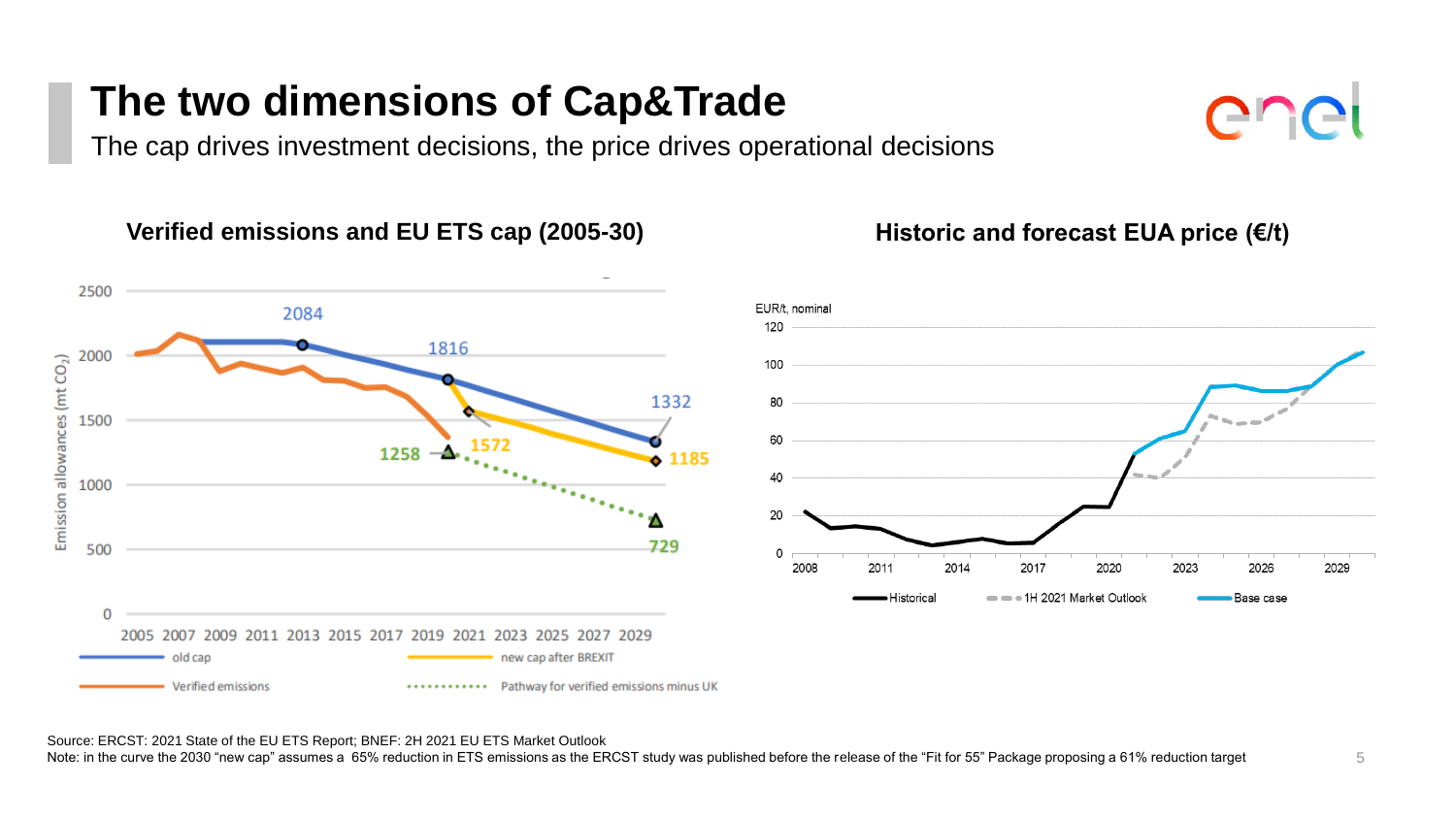### **Managing the short term price uncertainty**

Trading, hedging and diversification support a utility's winning strategy

**Carbon price uncertainty** may be determined by a number of drivers including:

- **Economics** Growth in the wider economic contexts, commodity prices, competitiveness within the ETS sectors
- **Regulatory** Carbon regulation but also wider energy, climate and environmental policies affecting abatement patterns
- **Weather**  Temperature affecting demand for heating and cooling, rainfall influencing hydraulicity, in the long-term wind and solar regimes

Utility's strategy in managing the uncertainty may include:

- **Hedging** the portfolio of forward sales in order to lock-in the margins
- **Decarbonizing** the asset base reducing exposure to the carbe price
- **Diversifying** geographically in order to hedge against the different drivers of uncertainty

#### **European Gas, Coal and CO2 (%, Jan-Sep 2021)**



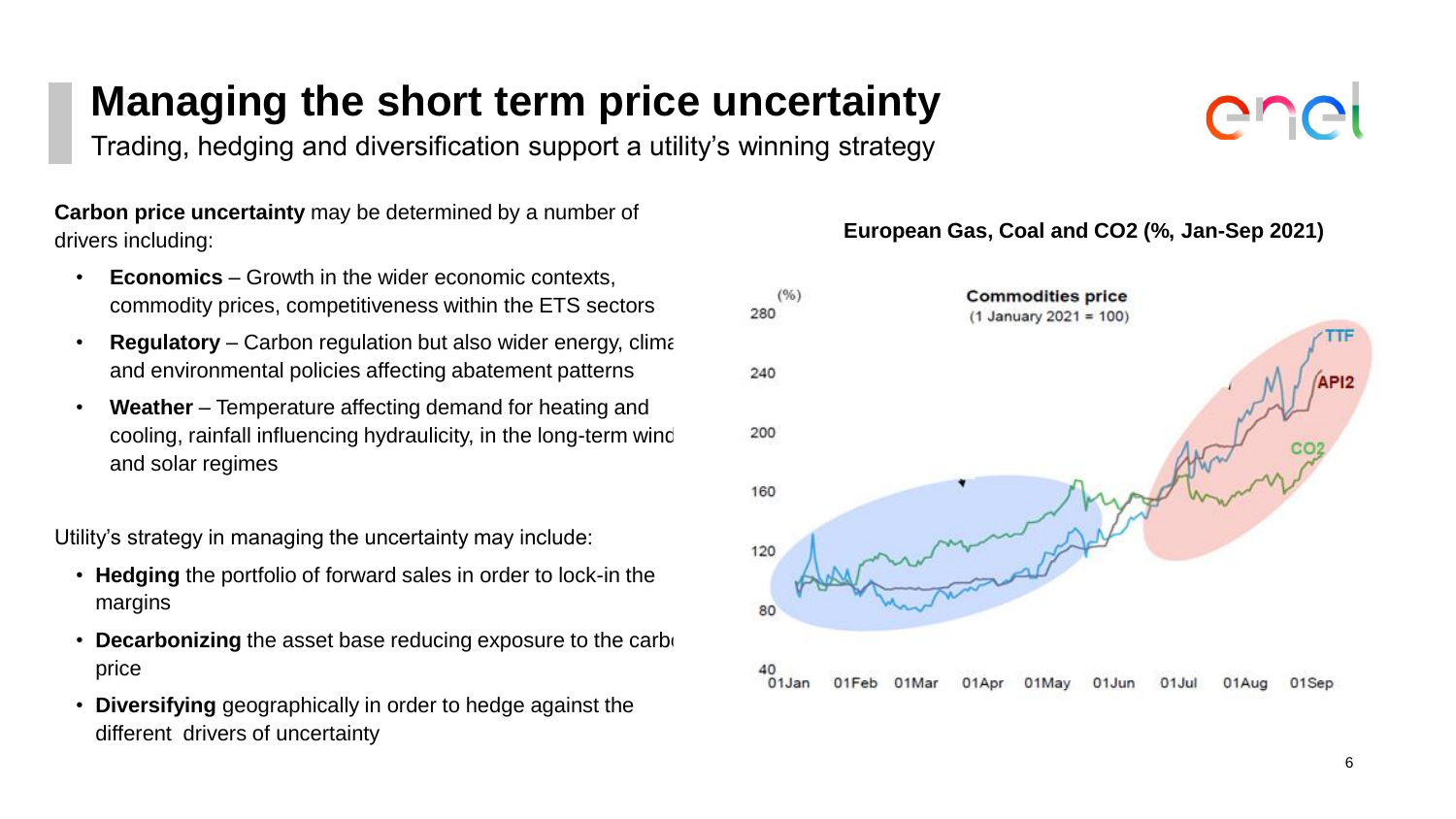### **Looking at the long-term strategic decisions**

Enel's milestones on the Road to Net Zero by 2040 across scope 1, 2 and 3







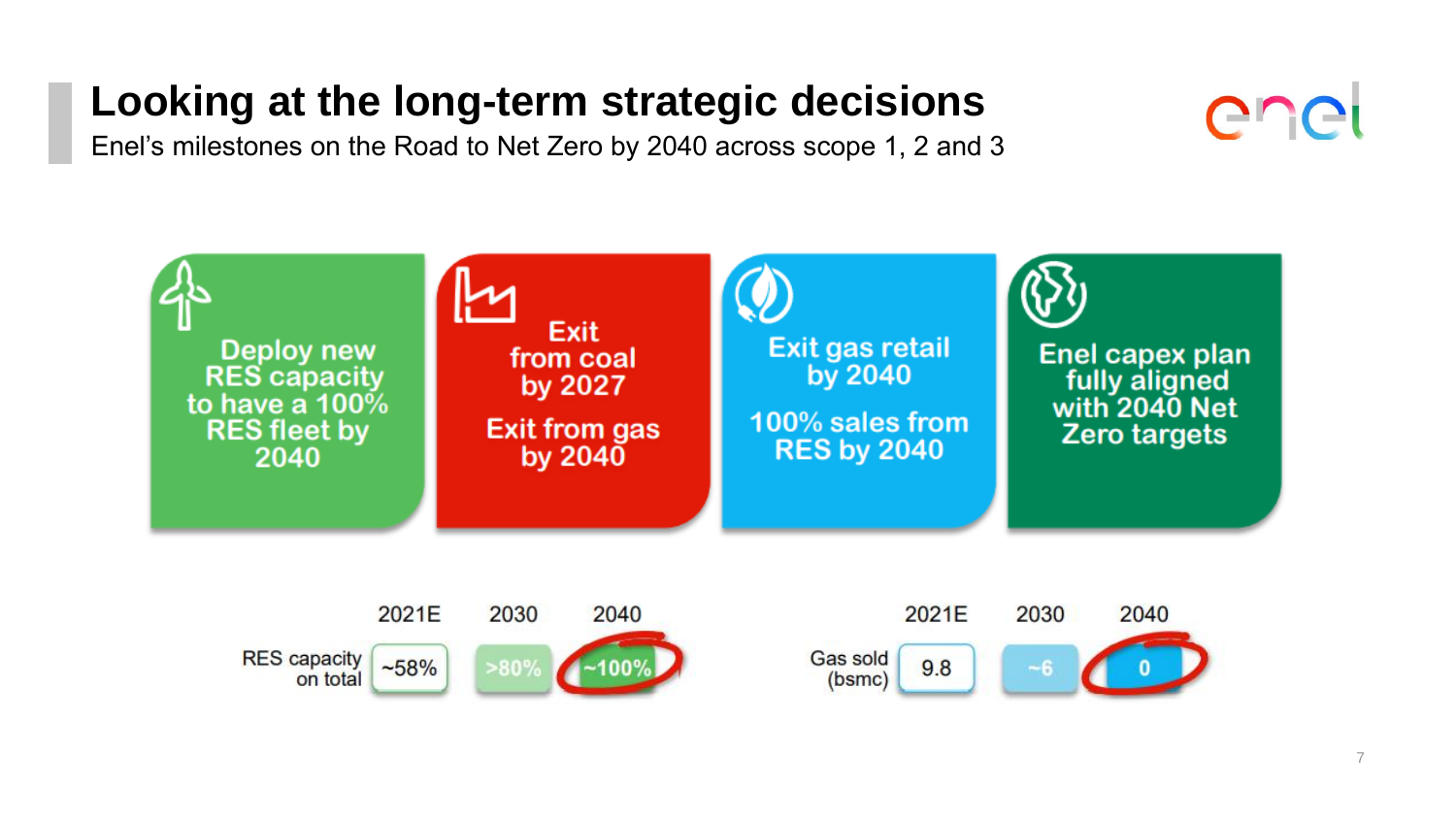### **Engaging in the policy debate**

The proposed EU ETS reform will contribute to the increased ambition and resilience

Within the EU's "Fit for 55" Package, Enel's key views on the revision of the EU ETS include**:**

- **1. Ambition** -The EU ETS **strengthened cap** is welcome. The increase in ambition needs to be fully transparent
- **2. Market Functioning - Support** to the revised **MSR regulation.** The mechanism plays a key role in ensuring the system's resilience
- **3. Scope - Support for the proposed EU ETS scope expansion to maritime and H2 production,** but eligibility thresholds for the latter need revision. Scope expansion expand liquidity and reinforce environmental ambition
- **4. Competitiveness - More EU ETS auction revenues** should be **invested**  to support **ETS sectors decarbonization.** The effectiveness and robustness of the financing mechanism needs to be ensured.
- **5. Just Transition - Ensure a Just Transition,** safeguarding employment and industrial transition while avoiding unfair costs redistribution and safeguarding customers is paramount. More focus is needed in the social dimension

















**EFINISH**